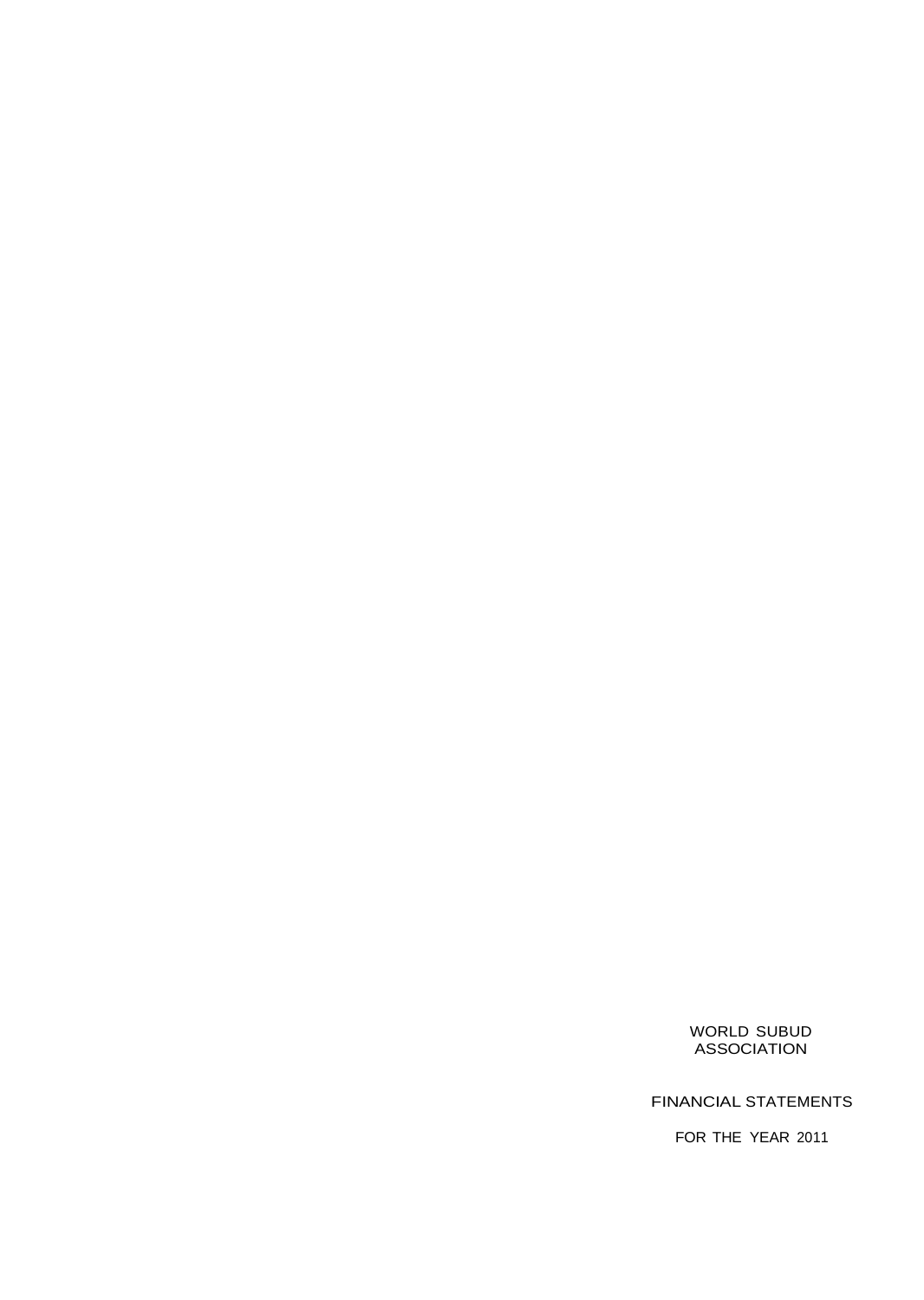## **Financial Statements for the year 2011**

#### **Index Page**

| <b>Officers</b>                                  |            |
|--------------------------------------------------|------------|
| Audit report                                     | 2          |
| Statement of Financial Position                  | 3          |
| Statement of Activity for the year 2011          | 4          |
| Statement of Activity for the year 2010          | 5          |
| Statement of Cash Flows                          | 6          |
| Functional Expenses for the year 2011            |            |
| Functional Expenses for the year 2010            | 8          |
| Income for the year 2011                         | 9          |
| Income for the year 2010                         | 10         |
| Changes in restricted donations in the year 2011 | 11         |
| Changes in restricted donations in the year 2010 | 12         |
| Notes to the Financial Statements                | -15<br>13- |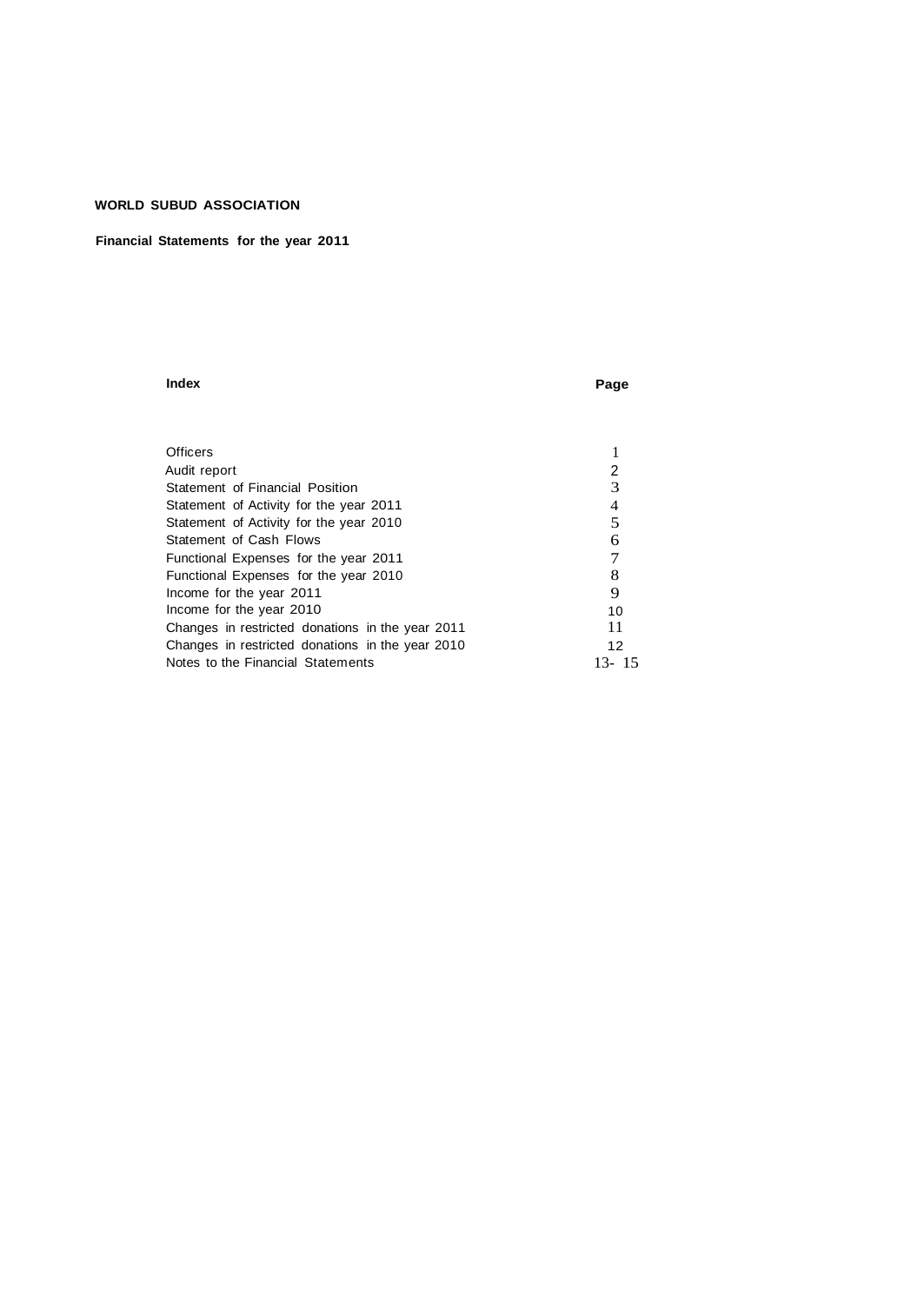**Financial Statements for the year 2011**

## **DIRECTORS**

Directors during the year were:

WSA Chair **Luke Penseney** 

## Zonal Representatives

| Rida Odon-Francois Liobo Loote  |
|---------------------------------|
|                                 |
| Rodrigo Pavel Mudarra Michelena |
|                                 |
|                                 |

## **OFFICERS**

| WSA Deputy Chair |  | Elias Coragem Durnil |  |
|------------------|--|----------------------|--|
|                  |  |                      |  |

## **EXECUTIVE COMMITIEE**

## **Executive committee officers during the year were:**

| <b>Chief Executive Officer</b> | Maxwell Fraval        |
|--------------------------------|-----------------------|
| Executive Vice-Chair           | Maya Korzybska        |
| Treasurer                      | Hammond Peek          |
| <b>Executive Secretary</b>     | Julia Hurd            |
| Admin, Assistant               | Silvana Caradoc Evans |
| Acccuntant                     | Elwyn Waugh           |

## **REGISTERED OFFICE**

4101 Legation St. NW Washington D.C. 20015 USA

## **EXECUTIVE OFFICE**

51 Learmonth Drive Kambah ACT 2902 Australia

## **AUDITORS**

Thomas Westcott Chartered Accountants and Registered Auditors 26-28 Southernhay East Exeter, Devon, EX1 1NS United Kingdom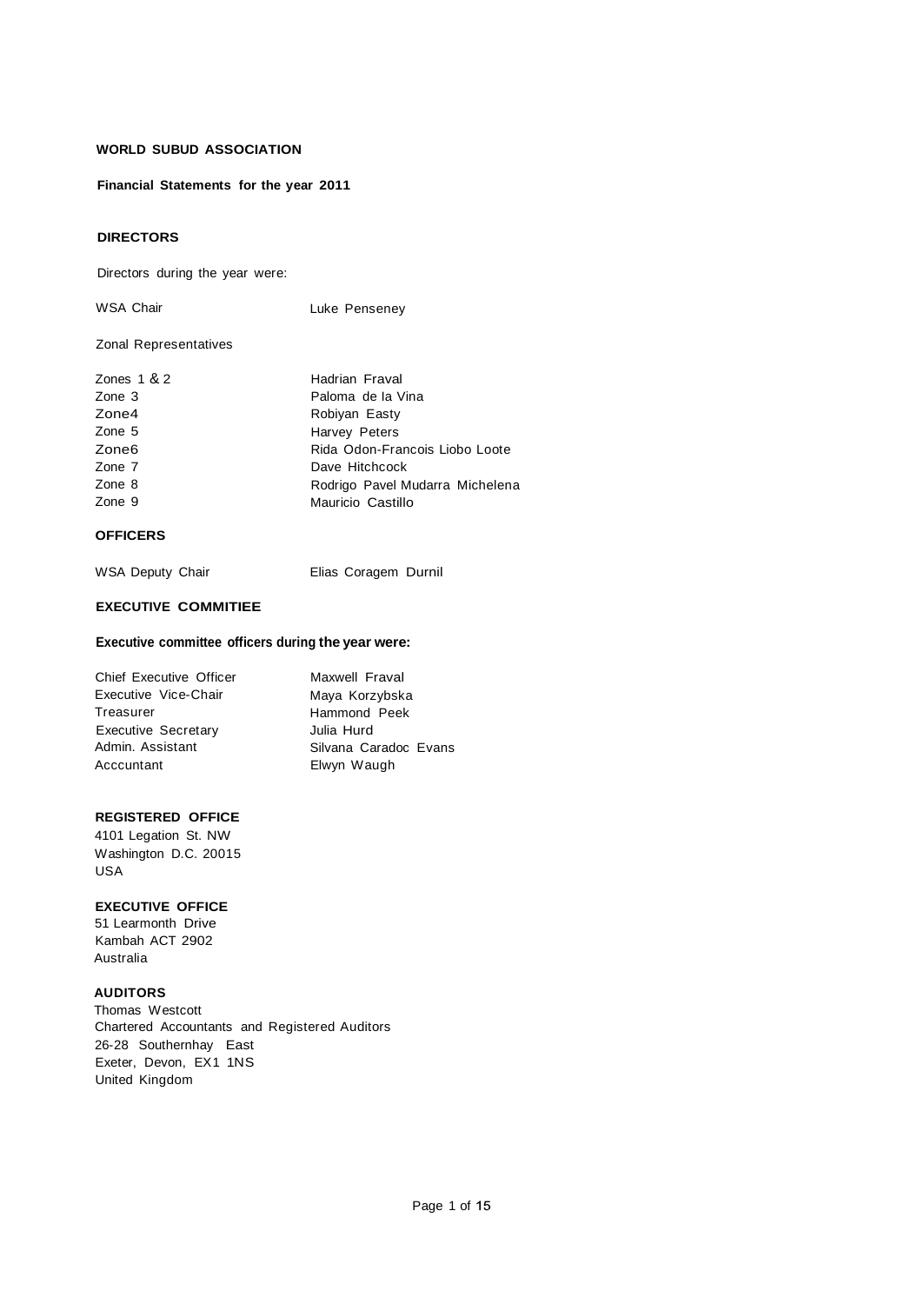## **Independent Auditor's report to the management board of the World Subud Association**

We have audited the financial statements of World Subud Association for the year ended 31 December 2011 which comprise the Statement of Financial Position, Statements of Activity, Statement of Cash Flows and the related notes. The financial reporting framework that has been applied in their preparation is applicable law, international generally accepted accounting principles and United Kingdom generally accepted accounting practice.

Our audit work has been undertaken so that we might state to the management board those matters we are required to state to them in an auditor's report and for no other purpose. To the fullest extent permitted by law, we do not accept or assume responsibility to anyone other than the management board as a body, for our audit work, for this report, or for the opinions we have formed.

## **Respective responsibilities of management and auditors**

Management are responsible for the preparation of the financial statements and for being satisfied that they give a true and fair view. Our responsibility is to audit and express an opinion on the financial statements in accordance with applicable law and International Standards on Auditing (UK and Ireland). Those standards require us to comply with the Auditing Practices Board's (APB's) Ethical Standards for Auditors.

#### **Scope of the audit of the financial statements**

An audit involves obtaining evidence about the amounts and disclosures in the financial statements sufficient to give reasonable assurance that the financial statements are free from material misstatement, whether caused by fraud or error. This includes an assessment of whether the accounting policies are appropriate to the entities circumstances and have been consistently applied and adequately disclosed; the reasonableness of significant accounting estimates made by the management; and the overall presentation of the financial statements.

## **Opinion on financial statements**

In our opinion the financial statements:

give a true and fair view of the state of the affairs of World Subud Association as at 31 December 2011 and of its results for the year then ended; and have been properly prepared in accordance with international enerally accepted accounting principles and United Kingdom generally accepted accounting practice.

Thomas Westcott Chartered Accountants and Registered Auditors 26 - 28 Southerhay East Exeter, Devon EX1 1NS United Kingdom

12 June 2012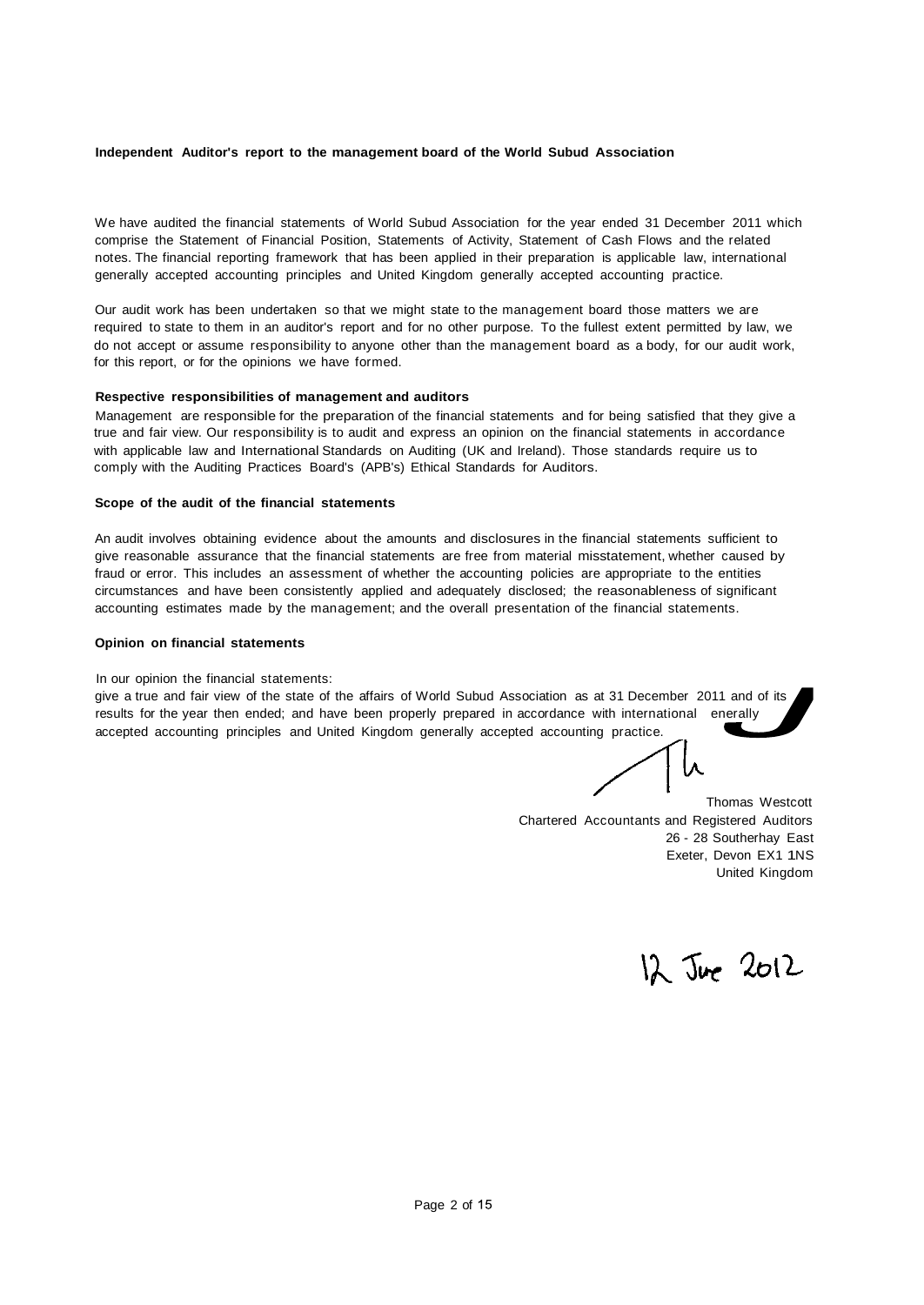**Statement of Financial Position as of December 31,2011 and 2010** (in US dollars)

|                                                    |               | 2011    |                 | 2010    |
|----------------------------------------------------|---------------|---------|-----------------|---------|
| <b>ASSETS</b><br>Banks/Cash                        | \$            | 498,776 | \$              | 541,714 |
| Custodial accounts                                 | \$            |         | \$              | 20,167  |
| Accounts receivables                               | \$            | 15,948  | \$              | 30,312  |
| <b>Total Assets</b>                                | <sup>\$</sup> | 514,724 | \$.             | 592 193 |
|                                                    |               |         |                 |         |
| <b>LIABILITIES &amp; NET ASSETS</b><br>Liabilities |               |         |                 |         |
| Expense vouchers and fees payable                  | \$            | 39,783  | \$              | 24,859  |
| Custodial accounts                                 | \$            |         | \$              | 20,167  |
| <b>Total liabilities</b>                           | \$            | 39,783  | $\mathcal{S}$   | 45,026  |
| <b>Net Assets</b>                                  |               |         |                 |         |
| Unrestricted/Undesignated                          | \$            | 278,234 | \$              | 522,266 |
| Board designated - World Congress Fund             | \$            | 147,500 |                 |         |
| Subud Emergency Fund                               | \$            | 15,672  | \$<br>\$        | 15,672  |
| <b>Temporarily Donor Restricted</b>                |               | 33535   | $\frac{\$}{\$}$ | 9,229   |
| <b>Total Net Assets</b>                            | \$            | 474,941 |                 | 547,167 |
| <b>Total Liabilities and Net Assets</b>            | \$            | 514 724 | \$              | 592 193 |

Signed on behalf of the Board of Directors

 Hadrian Fraval WSA Director

These Financial Statements were approved by the Board of Directors on 18 May 2012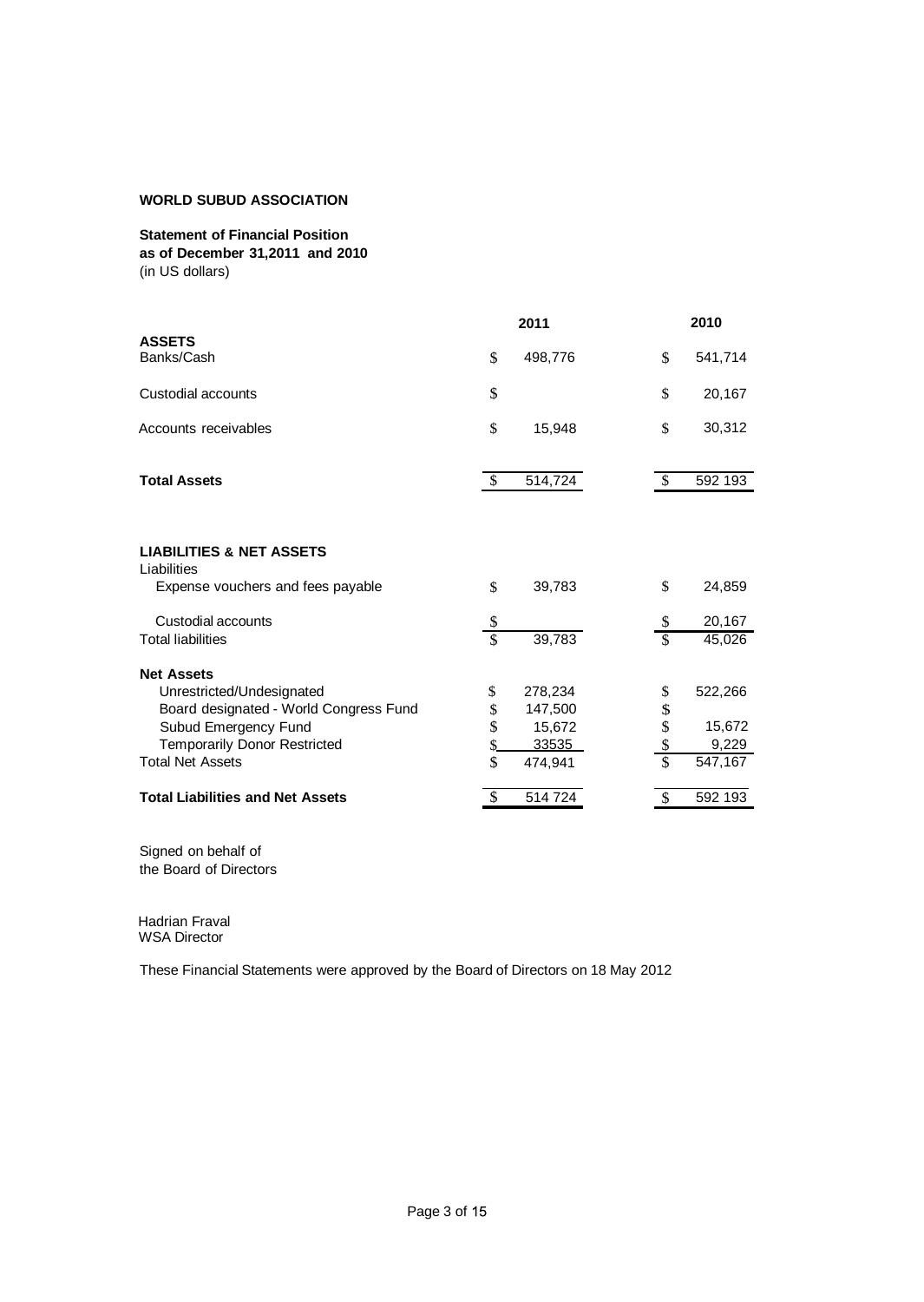Statement of Activity for the year 2011 (in US dollars)

|                                       |                           | Unrestricted   |                          | Designated |                 | Restricted |                          | Total     |
|---------------------------------------|---------------------------|----------------|--------------------------|------------|-----------------|------------|--------------------------|-----------|
| Income                                |                           |                |                          |            |                 |            |                          |           |
| Member contributions                  | \$                        | 147,223        | \$                       |            | \$              | 16,286     | \$                       | 163,509   |
| Enterprise donations                  | \$                        | 68,851         | \$                       |            | \$              |            | \$                       | 68,851    |
| Grants received                       | \$                        |                | \$                       |            | \$              | 107,743    | \$                       | 107,743   |
| Individual donations                  | \$                        | 26,825         | \$                       |            | \$              | 33,359     | \$                       | 60,184    |
| Other income                          | $\boldsymbol{\mathsf{S}}$ | 1'115          | \$                       |            | \$              |            |                          | 1'115     |
| Total income                          | $\overline{\mathbb{S}}$   | 244,014        | $\overline{\mathcal{S}}$ |            | $\overline{\$}$ | 157,388    | $\overline{\mathcal{S}}$ | 401,402   |
| Net Assets released from restrictions | \$                        | 133,082        | $\mathcal{S}$            |            | \$              | (133,082)  | \$                       |           |
| Total                                 | \$                        | 377,096        | $\mathcal{S}$            |            | \$              | 24,306     | \$                       | 401,402   |
| <b>Expenses</b><br>Programs           |                           |                |                          |            |                 |            |                          |           |
| Kejiwaan                              | \$                        | 107,353        | - \$                     |            | \$              |            | \$                       | 107,353   |
| Media Unit                            | \$                        | 81,415         | - \$                     |            | \$              |            | \$                       | 81,415    |
| Human Activity programs               |                           | 93,888         | - 5                      |            |                 |            | \$                       | 93,888    |
| Total program expenses                | \$                        | $282,656$ \$   |                          |            |                 |            | $\overline{\mathbf{s}}$  | 282,656   |
| <b>Supporting Services</b>            |                           |                |                          |            |                 |            |                          |           |
| WSA Chair & Zone Reps                 | \$                        | 53,810         | \$                       |            | \$              |            | \$                       | 53,810    |
| <b>WSA Executive</b>                  | \$                        | 125,542        | \$                       |            | \$              |            | \$                       | 125,542   |
| World Congress preparation            | \$                        |                | \$                       | 2,500      | \$              |            | \$                       | 2,500     |
| <b>Total Supporting Services</b>      | $\overline{\mathbb{S}}$   | 179,352        | $\overline{\mathcal{S}}$ | 2,500      | $\overline{\$}$ |            | \$                       | 181,852   |
| <b>Total Functional Expenses</b>      | \$                        | 462,008        | \$                       | 2,500      | \$              |            | \$                       | 464,508   |
| Currency differences                  | \$                        | 9,120          | \$                       |            | \$              |            | \$                       | 9,120     |
| <b>Total Expenses</b>                 | \$                        | 471,128        | \$                       | 2,500      | \$              |            | \$                       | 473,628   |
| Change in Net Assets (deficit)        | \$                        | $(94,032)$ \$  |                          | (2,500)    | $\mathcal{S}$   | 24,306     | \$                       | (72, 226) |
| Transfer to World Congress fund       | \$                        | $(150,000)$ \$ |                          | 150,000    | \$              |            | \$                       |           |
| Net Assets beginning of period        | \$                        | 522,266        | \$                       |            | \$              | 24,901     | \$                       | 547,167   |
| Net Assets end of period              | \$                        | 278,234        | \$                       | 147,500    | \$              | 49,207     | \$                       | 474,941   |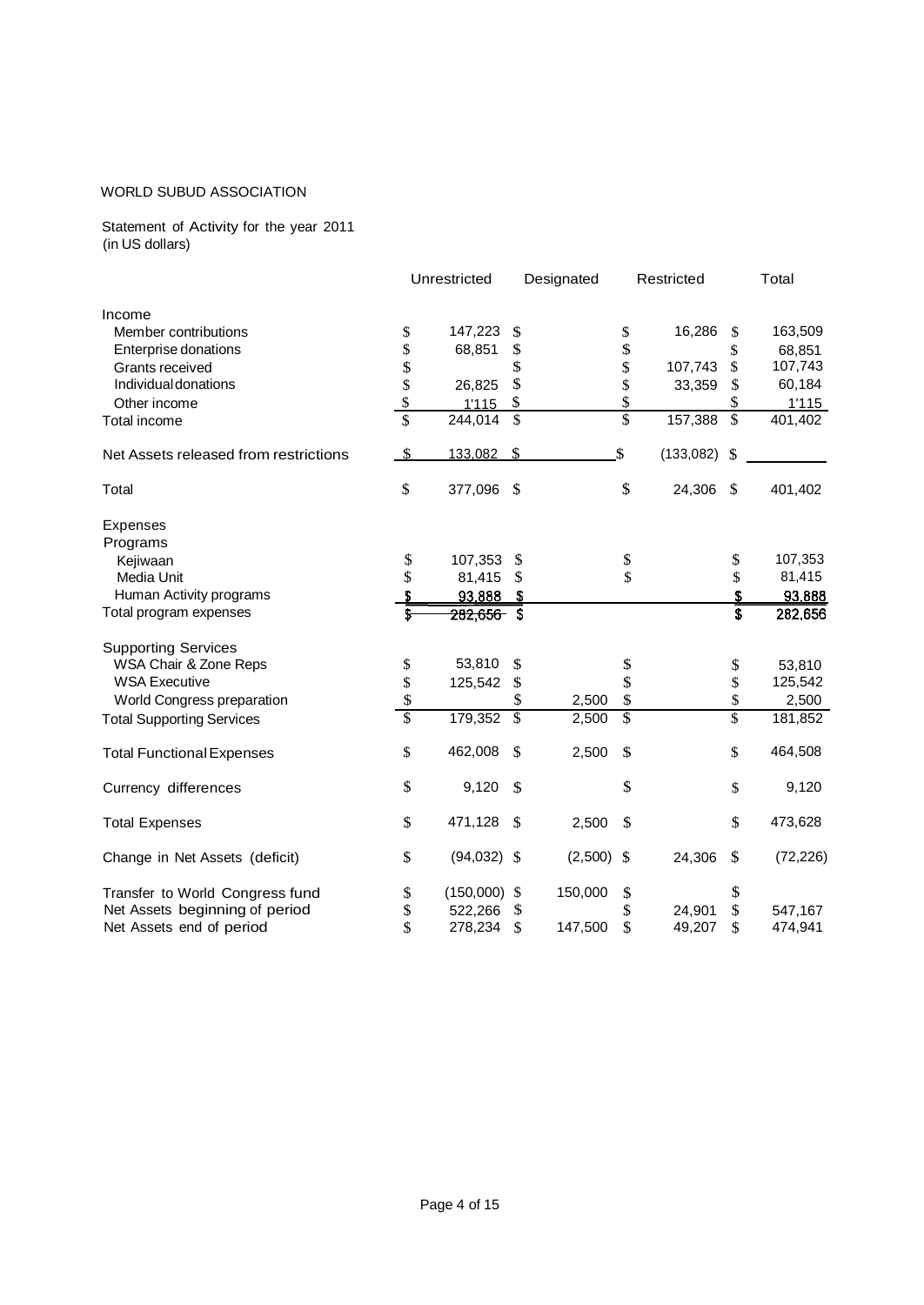# **Statement of Activity for the year 2010**

(in US dollars)

|                                  |                          | <b>Unrestricted</b> |                          | <b>Restricted</b> |                 | Total     |
|----------------------------------|--------------------------|---------------------|--------------------------|-------------------|-----------------|-----------|
| Income                           |                          |                     |                          |                   |                 |           |
| Member contributions             | \$                       | 144,548             | \$                       |                   | \$              | 144,548   |
| Enterprise donations             | \$                       |                     | \$                       | 3,254             | \$              | 3,254     |
| Grants received                  | \$                       |                     | \$                       | 75,422            | \$              | 75,422    |
| Individual donations             | \$                       | 10,424              | \$                       | 1,363             | \$              | 11,787    |
| Interest received                | \$                       | 855                 | \$                       |                   | \$              | 855       |
| Income from activities           | \$                       |                     | \$                       |                   | \$              |           |
| Result World Congress 2010       | \$                       | 146,682             | \$                       |                   | \$              | 146,682   |
| Other income                     | $\overline{\mathbf{S}}$  | 1,534               | \$                       |                   | \$              | 1,534     |
| <b>Total income</b>              | \$                       | 304, Q43            | \$                       | 80,039            | \$              | 384,082   |
| Net Assets released from restr.  | \$                       | 84,761              | \$                       | (84, 761)         | -\$             |           |
| <b>Total</b>                     | \$                       | 388,804             | \$                       | $(4,722)$ \$      |                 | 384,082   |
| <b>Expenses</b>                  |                          |                     |                          |                   |                 |           |
| Programs                         |                          |                     |                          |                   |                 |           |
| Kejiwaan                         | \$                       | 84,936              | \$                       |                   | \$              | 84,936    |
| Media Unit                       | \$                       | 66,796              | $\$$                     |                   | \$              | 66,796    |
| Human Activity programs          | \$                       | 75,622              | \$                       |                   | \$              | 75,622    |
| Total program expenses           | \$                       | 227,354             | \$                       |                   | \$              | 227,354   |
| <b>Supporting Services</b>       |                          |                     |                          |                   |                 |           |
| WSA Chair & Zone Reps            | \$                       | 52,639              | \$                       |                   | \$              | 52,639    |
| <b>WSA Executive</b>             | \$                       | 100,379             | \$                       |                   | \$              | 100,379   |
| World Congress prep.             | \$                       |                     | \$                       |                   | \$              |           |
| <b>Total Supporting Services</b> | $\overline{\mathcal{S}}$ | 153,018             | $\overline{\mathcal{S}}$ |                   | $\overline{\$}$ | 153,018   |
| <b>Total Functional Expenses</b> | \$                       | 380,372             | \$                       |                   | \$              | 380,372   |
| <b>Currency differences</b>      | \$                       | 18,019              | \$                       |                   | \$              | 18,019    |
| <b>Total Expenses</b>            | \$                       | 398,391             | \$.                      |                   | \$              | 398,391   |
| Change in Net Assets (deficit)   | \$                       | (9, 587)            | \$                       | (4, 722)          | S               | (14, 309) |
| Net Assets beginning of period   | \$                       | 531,853             | \$                       | 29,623            | \$              | 561,476   |
| Net Assets end of period         | \$                       | 522,266             | \$                       | 24,901            | \$              | 547,167   |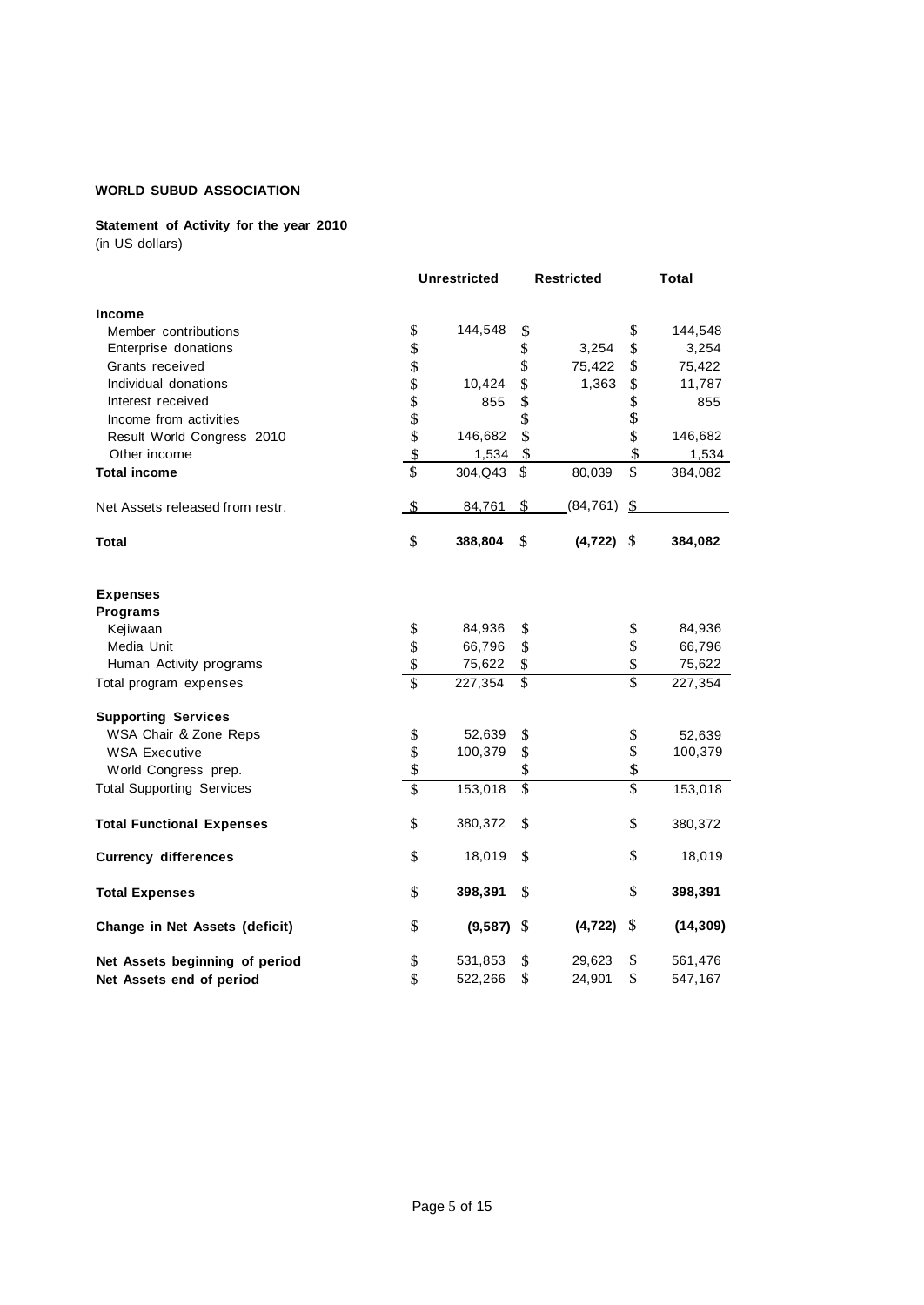Statement of Cash Flows for the year 2011 (in US dollars)

|                                                                                                                                              |    | 2011      |     | 2010      |
|----------------------------------------------------------------------------------------------------------------------------------------------|----|-----------|-----|-----------|
| Cash flows from operating activities<br>(Decrease)/Increase in Total Net Assets (unrestricted)                                               | S  | (72, 226) | S   | (14,309)  |
| Adjustments to reconcile net surplus (deficit) to<br>net cash provided by operating activities<br>(Increase)/Decrease in accounts receivable |    |           |     |           |
| and advances                                                                                                                                 | \$ | 14.364    |     | 296,877   |
| Increase/(Decrease) accounts payable                                                                                                         | \$ | 14.924    | \$. | (18, 754) |
| Net cash used in operating activities                                                                                                        | \$ | (42,938)  |     | 263.814   |
| Net cash (Decrease)/Increase for the period                                                                                                  | \$ | (42, 938) | \$  | 263,814   |
| Cash at beginning of period                                                                                                                  | \$ | 541,714   |     | 277,900   |
| Cash at end of period                                                                                                                        | \$ | 498,776   |     | 541,714   |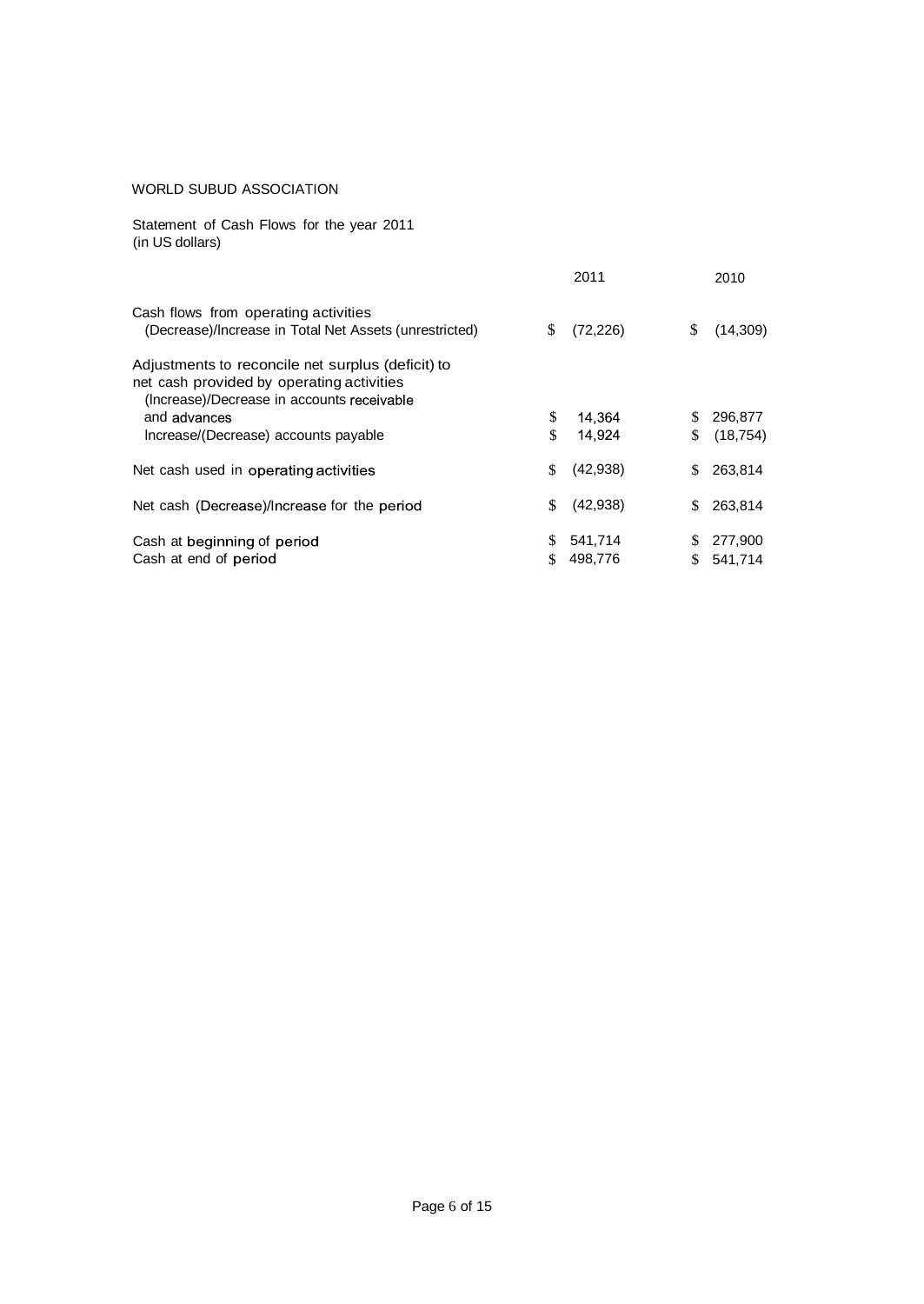Statement of FunctionalExpenses for the year 2011 (in US dollars)

| <b>Expenses</b>                   |      | General     |     | Travel/lodging | <b>Remunerations</b> |               | Office |              | <b>Pensions</b> | Total         |
|-----------------------------------|------|-------------|-----|----------------|----------------------|---------------|--------|--------------|-----------------|---------------|
| Kejiwaan program<br>Area 1        |      |             | \$  | 25,560         |                      |               |        |              |                 | \$<br>25,560  |
| Area2                             |      |             | \$  | 40,115         |                      |               |        |              |                 | \$<br>40,115  |
| Area <sub>3</sub>                 |      |             | \$  | 29,158         |                      |               |        |              |                 | \$<br>29,158  |
| Ibu Rahayu                        |      |             |     |                |                      | \$            | 12,520 |              |                 | \$<br>12,520  |
| Media Unit program                |      |             |     |                |                      |               |        |              |                 |               |
| <b>WSA Archives</b>               | \$   | 32,700      | \$  | 5,458          |                      |               |        |              |                 | \$<br>38,158  |
| Bapak's Talks Translation project | \$   | 30,000      |     |                |                      |               |        |              |                 | \$<br>30,000  |
| Translations                      | \$   | 3,724       |     |                |                      |               |        |              |                 | \$<br>3,724   |
| History of Subud project          | \$   | 9,533       |     |                |                      |               |        |              |                 | \$<br>9,533   |
| Human Activity programs Care      |      |             |     |                |                      |               |        |              |                 |               |
| Support Program Christchurch      | \$   | 13,713      |     |                |                      |               |        |              |                 | \$<br>13,713  |
| Earthquake Fund Japan             | $\$$ | 26,132      |     |                |                      |               |        |              |                 | \$<br>26,132  |
| Tsunami Fund                      | \$   | 492         |     |                |                      |               |        |              |                 | \$<br>492     |
| Intl. Youth Travel Fund           |      |             | \$. | 7,730          |                      |               |        |              |                 | \$<br>7,730   |
| Social Welfare                    | \$   | 2,175       | \$  | 1,825          |                      |               |        |              |                 | \$<br>4,000   |
| Enterprises                       | \$   | 46          | \$  | 3,337          |                      |               |        |              |                 | \$<br>3,383   |
| Health                            |      |             | \$  | 1,000          |                      |               |        |              |                 | \$<br>1,000   |
| Culture                           | \$   | 4,977       | \$  | 2,023          |                      |               |        |              |                 | \$<br>7,000   |
| Youth                             |      |             | \$  | 6,824          |                      |               |        |              |                 | \$<br>6,824   |
| <b>External relations</b>         | \$   | 1,542       | \$  | 1,237          |                      |               |        |              |                 | \$<br>2,779   |
| Support for Zones                 | \$   | 8,719       |     |                |                      |               |        |              |                 | \$<br>8,719   |
| <b>YES Qwest</b>                  | \$   | 7,000       |     |                |                      |               |        |              |                 | \$<br>7,000   |
| Wisma Subud H.P.P.                |      |             | \$  | 2,637          |                      |               |        |              |                 | \$<br>2,637   |
| <b>Communications</b>             | \$   | 2,479       |     |                |                      |               |        |              |                 | \$<br>2,479   |
| Supporting services               |      |             |     |                |                      |               |        |              |                 |               |
| WSA Chair, Zone-Reps, WSC         | \$   | $16,704$ \$ |     | 28,439         | \$<br>8,667          |               |        |              |                 | \$<br>53,810  |
| <b>WSA Executive</b>              | \$   | 29,650      | \$  | 12,098         | \$<br>61,720         | \$            | 5,594  | $\mathbb{S}$ | 16,480          | \$<br>125,542 |
| World Congress preparation        |      |             | \$  | 2,500          |                      |               |        |              |                 | \$<br>2,500   |
| <b>Totals</b>                     | \$   | 189,586     | \$  | 169 941        | \$<br>70,387         | $\mathcal{S}$ | 18,114 | \$           | 16,480          | \$<br>464,508 |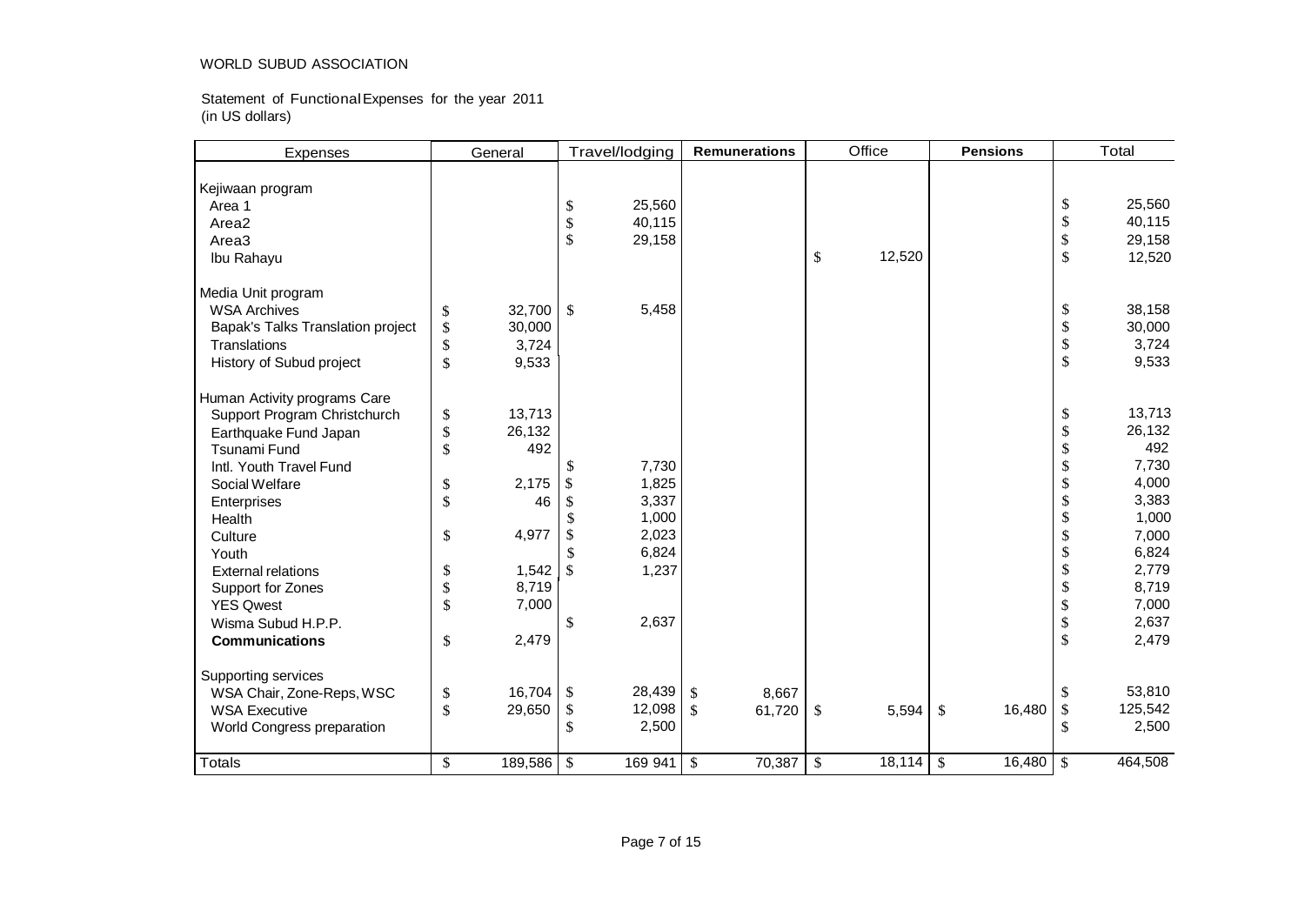Statement of FunctionalExpenses for the year 2010 (in US dollars)

| <b>Expenses</b>                   |              | General |               | Travel/lodging | <b>Remunerations</b> |    | Office | <b>Pensions</b> |                         | Total             |         |  |
|-----------------------------------|--------------|---------|---------------|----------------|----------------------|----|--------|-----------------|-------------------------|-------------------|---------|--|
|                                   |              |         |               |                |                      |    |        |                 |                         |                   |         |  |
| Kejiwaan program                  |              |         |               |                |                      |    |        |                 |                         |                   |         |  |
| Area 1                            |              |         | \$            | 25,983         |                      |    |        |                 |                         | \$                | 25,983  |  |
| Area 2                            |              |         | \$            | 21,181         |                      |    |        |                 |                         | \$                | 21,181  |  |
| Area 3                            |              |         | $\mathcal{S}$ | 25,252         |                      |    |        |                 |                         | $\$$              | 25,252  |  |
| Ibu Rahayu                        |              |         |               |                |                      | \$ | 12,520 |                 |                         | \$                | 12,520  |  |
| Media Unit program                |              |         |               |                |                      |    |        |                 |                         |                   |         |  |
| <b>International Archives</b>     | \$           | 25,848  | \$            | 3,145          |                      |    |        |                 |                         | \$                | 28,993  |  |
| Inti. Archives Achel              | \$           | 3,733   |               |                |                      |    |        |                 |                         | \$                | 3,733   |  |
| Bapak's Talks Translation project | \$           | 30,000  |               |                |                      |    |        |                 |                         | \$                | 30,000  |  |
| Translations                      | \$           | 1,570   |               |                |                      |    |        |                 |                         | $\boldsymbol{\$}$ | 1,570   |  |
| History of Subud project          | \$           | 2,500   |               |                |                      |    |        |                 |                         | $\$$              | 2,500   |  |
| Human Activity programs           |              |         |               |                |                      |    |        |                 |                         |                   |         |  |
| Care Support Program              | \$           | 14,901  |               |                |                      |    |        |                 |                         | \$                | 14,901  |  |
| Inti. Youth Travel Fund           |              |         |               | 842            |                      |    |        |                 |                         | \$                | 842     |  |
| Social Welfare                    |              |         |               | 2,166          |                      |    |        |                 |                         | \$                | 2,166   |  |
| Enterprises                       | \$           | 4,263   | \$            | 1,393          |                      |    |        |                 |                         | \$                | 5,656   |  |
| CuHure                            |              |         | \$            | 2,171          |                      |    |        |                 |                         | \$                | 2,171   |  |
| Youth                             |              |         |               | 4,539          |                      |    |        |                 |                         | \$                | 4,539   |  |
| <b>External relations</b>         | \$           | 500     | $\mathbb{S}$  | 5,381          |                      |    |        |                 |                         | \$                | 5,881   |  |
| Support for Zones•)               | \$           | 34,391  |               |                |                      |    |        |                 |                         | $\boldsymbol{\$}$ | 34,391  |  |
| Wisma Subud H.P.P.                |              |         | \$            | 1,218          |                      |    |        |                 |                         | \$                | 1,218   |  |
| <b>Communications</b>             | \$           | 3,857   |               |                |                      |    |        |                 |                         | $\$\$             | 3,857   |  |
| Supporting services               |              |         |               |                |                      |    |        |                 |                         |                   |         |  |
| WSA Chair, Zone-Reps, WSC         | \$           | 11,597  | <b>S</b>      | 23,709 \$      | 17,333               |    |        |                 |                         | \$                | 52,639  |  |
| I.S.C.                            | \$           | 17,077  | - \$          | 7,048 \$       | 49,796               | \$ | 10,458 | <sup>5</sup>    | 16,000                  | \$                | 100,379 |  |
|                                   |              |         |               |                |                      |    |        |                 |                         |                   |         |  |
| <b>Totals</b>                     | $\mathbb{S}$ |         |               | 124 028 \$     | 67129   $$$          |    |        |                 | $\overline{16}000$ \ \$ |                   | 380,372 |  |

•) includes grants for Subudhouses in Christchurch US\$ 18,000 (from World Congress result) and in Kinshasa US\$ 15,000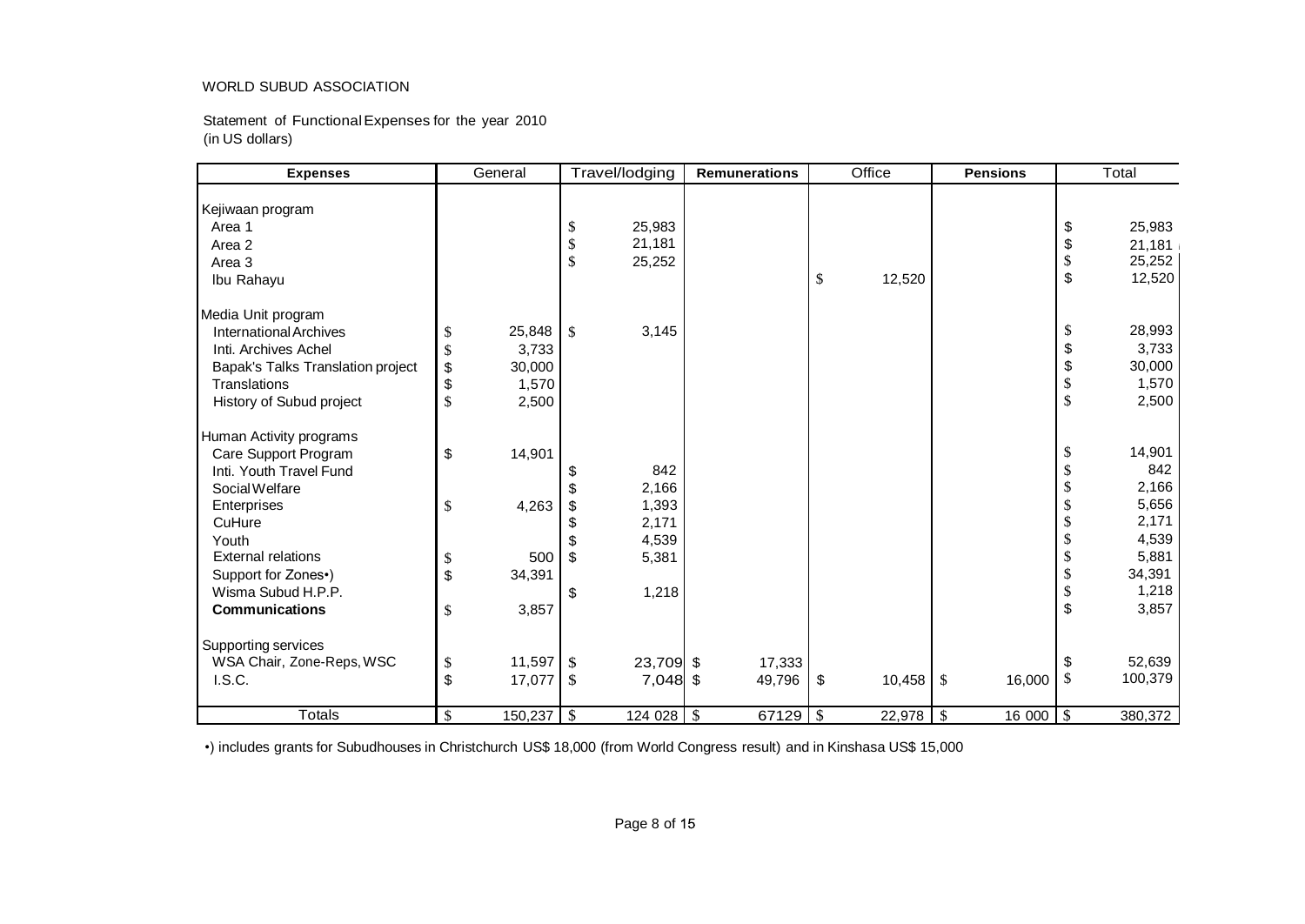## **Statement of Income for the year 2011** (in US dollars)

| <b>Income</b>                               | <b>Unrestricted</b>                    |               |          |               |                   |                           | <b>Temporarily Restricted</b> |                           |                |              |                       |     | <b>Total</b>    |
|---------------------------------------------|----------------------------------------|---------------|----------|---------------|-------------------|---------------------------|-------------------------------|---------------------------|----------------|--------------|-----------------------|-----|-----------------|
|                                             |                                        |               | Kejiwaan |               | <b>Media Unit</b> |                           | <b>Human Activity</b>         |                           | Supp. Services |              | <b>Total</b>          |     | <b>Income</b>   |
| Member countries contributions              |                                        |               |          |               |                   |                           |                               |                           |                |              |                       |     |                 |
| Zone 1-2                                    | 25,123                                 |               |          |               |                   | \$                        | 2,705                         |                           |                |              | 2,705                 | -\$ | 27,828          |
| Zone3                                       | 73,500                                 |               |          |               |                   |                           |                               |                           |                |              |                       |     | 73,500          |
| Zone4                                       | 14,633                                 |               |          |               |                   |                           |                               |                           |                |              |                       |     | 14,633          |
| Zone 5-6                                    |                                        |               |          |               |                   |                           |                               |                           |                |              |                       |     |                 |
| Zone7                                       | 30,221                                 | <sup>\$</sup> | 12,466   |               |                   | \$                        | 1,115                         |                           |                |              | 13,581                |     | 43,802          |
| ZoneS                                       | 229                                    |               |          |               |                   |                           |                               |                           |                |              |                       |     | 229             |
| Zone9                                       | 3,517                                  |               |          |               |                   |                           |                               |                           |                |              |                       |     | 3,517           |
|                                             | 147,223<br>$\mathcal{S}$               | $\mathbb{S}$  | 12,466   | $\mathcal{S}$ |                   | \$                        | 3,820                         | $\boldsymbol{\mathsf{S}}$ |                | \$           | 16,286                | \$  | 163,509         |
| Enterprise donations<br>Zone 1-2            | 68,851<br>\$                           |               |          |               |                   |                           |                               |                           |                | \$           | $\blacksquare$        | \$  | 68,851          |
| Grants                                      |                                        |               |          |               |                   |                           |                               |                           |                |              |                       |     |                 |
| Muhd. Subuh Foundation                      |                                        |               |          | \$            | 50,000            | \$                        | 10,000                        |                           |                |              | 60,000                | \$  | 60,000          |
| G.H.F.P.                                    |                                        |               |          |               |                   |                           | 9,797                         | $\mathcal{S}$             | 8,667          |              | 18,464                |     | 18,464          |
| Other                                       |                                        |               |          |               |                   |                           | 29,279                        |                           |                |              | 29,279                | S   | 29,279          |
|                                             |                                        | \$            |          | <sup>\$</sup> | 50,000            | \$                        | 49,076                        | -S                        | 8,667          | \$           | 107,743               | \$. | 107,743         |
| Individual member donations<br>Other income | 26,825<br>\$<br><sup>\$</sup><br>1'115 | $\mathbb{S}$  | 1,523    | \$            | 50                | <sup>\$</sup>             | 31,786                        |                           |                |              | 33,359                | -\$ | 60,184<br>1'115 |
| <b>Totals</b>                               | \$<br>244,014                          | $\sqrt{S}$    | 13,989   | -\$           | .§0,050           | $\boldsymbol{\mathsf{S}}$ | 84,682 $\frac{1}{3}$          |                           | 8,667          | $\mathbb{S}$ | 157,388 $\frac{1}{3}$ |     | 401,402         |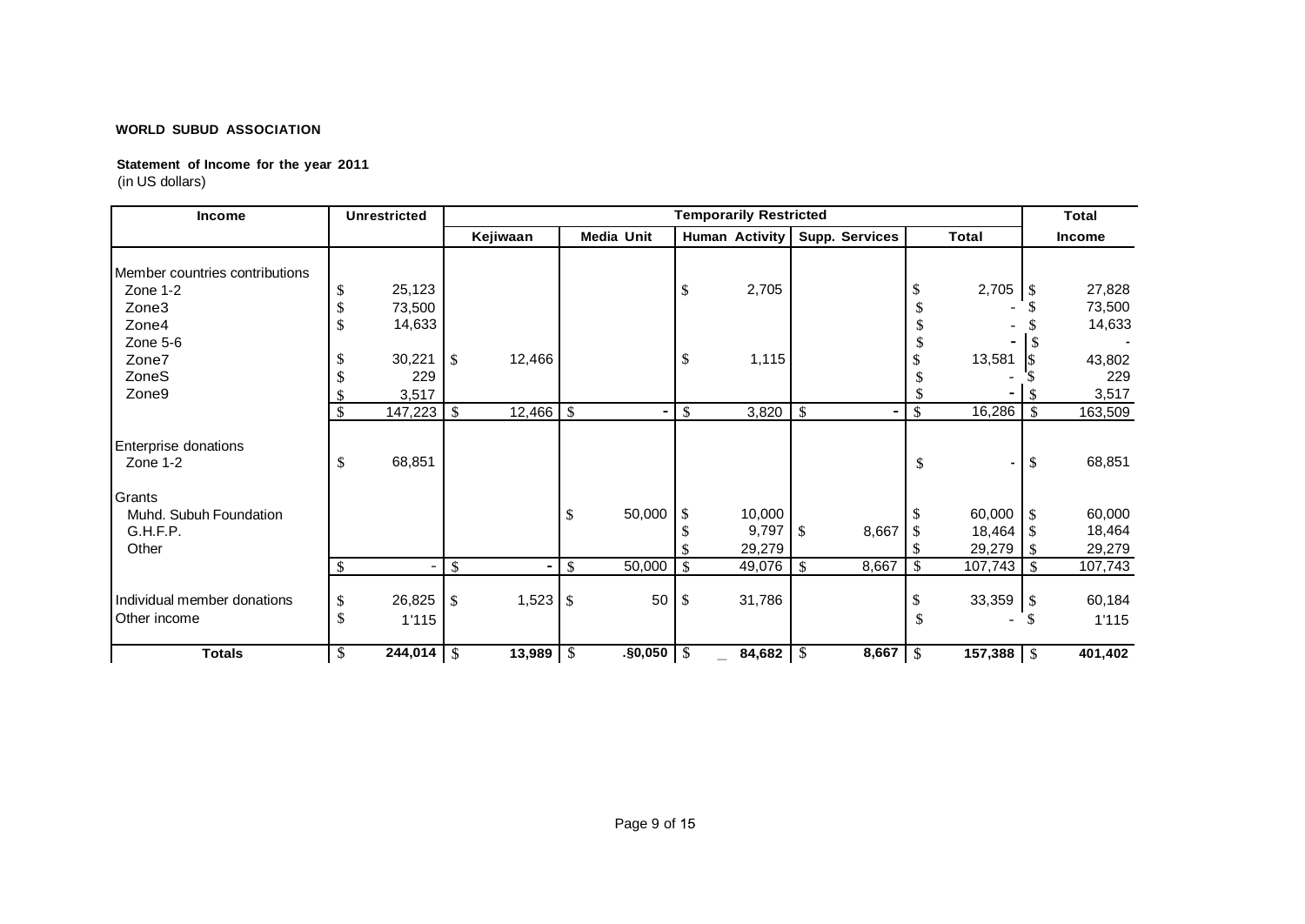# **Statement of Income for the year 2010**

(in US dollars}

| Income                                                                           |                | <b>Unrestricted</b>               |                          |          |              | <b>Total</b>      |                       |                          |             |               |              |                |                                   |
|----------------------------------------------------------------------------------|----------------|-----------------------------------|--------------------------|----------|--------------|-------------------|-----------------------|--------------------------|-------------|---------------|--------------|----------------|-----------------------------------|
|                                                                                  |                |                                   |                          | Kejiwaan |              | <b>Media Unit</b> | <b>Human Activity</b> | <b>Supp. Services</b>    |             |               | <b>Total</b> |                | <b>Income</b>                     |
|                                                                                  |                |                                   |                          |          |              |                   |                       |                          |             |               |              |                |                                   |
| Member countries contributions                                                   |                |                                   |                          |          |              |                   |                       |                          |             |               |              |                |                                   |
| Zone 1-2                                                                         | \$             | 18,805                            |                          |          |              |                   |                       |                          |             | \$            |              | \$             | 18,805                            |
| Zone3                                                                            | \$             | 70,201                            |                          |          |              |                   |                       |                          |             |               |              |                | 70,201                            |
| Zone4                                                                            |                | 15,181                            |                          |          |              |                   |                       |                          |             |               |              |                | 15,181                            |
| Zone 5-6                                                                         |                |                                   |                          |          |              |                   |                       |                          |             |               |              |                |                                   |
| Zone 7                                                                           | \$             | 26,400                            | -\$                      | 12,198   |              |                   |                       |                          |             |               | 12,198       |                | 38,598                            |
| ZoneS                                                                            |                |                                   |                          |          |              |                   |                       |                          |             |               |              |                |                                   |
| Zone9                                                                            | \$             | 1,763                             |                          |          |              |                   |                       |                          |             |               |              |                | 1,763                             |
|                                                                                  | \$             | 132,350                           | $\mathcal{S}$            | 12,198   | l \$         |                   | \$<br>۰               | $\mathcal{S}$            |             | $\mathbb{S}$  | 12,198       | $\mathcal{S}$  | 144,548                           |
| Enterprise donations<br>Zone3                                                    |                |                                   | \$                       | 3,254    |              |                   |                       |                          |             | \$            | 3,254        | \$             | 3,254                             |
| Grants                                                                           |                |                                   |                          |          |              |                   |                       |                          |             |               |              |                |                                   |
| Muhd. Subuh Foundation                                                           |                |                                   |                          |          | $\mathbb{S}$ | 50,000            | \$<br>10,000          |                          |             | <sup>\$</sup> | 60,000       | \$             | 60,000                            |
| G.H.F.P.                                                                         |                |                                   |                          |          |              |                   |                       |                          | $13,000$ \$ |               | 15,422       | $\overline{1}$ | 15,422                            |
|                                                                                  | \$             | ۰                                 | $\overline{\mathcal{S}}$ |          | \$           | 50,000            | \$<br>12,422          | $\overline{\mathcal{S}}$ | 13,000      | $\mathbb{S}$  | 75,422       | \$             | 75,422                            |
| Individual member donations<br>World Congress result<br>Interest<br>Other income | \$<br>\$<br>\$ | 10,424<br>146,682<br>855<br>1,534 |                          |          |              |                   | \$<br>1,363           |                          |             | \$<br>\$      | 1,363<br>-   | -S<br>\$       | 11,787<br>146,682<br>855<br>1,534 |
| <b>Totals</b>                                                                    | \$             | 291 845                           | $\sqrt{S}$               | 15 4 52  | $\vert$ \$   | 50 000            | \$<br>13785           | -\$                      | $13000$ \$  |               | 92 237       | <sup>\$</sup>  | 384 082                           |

Enterprise donations were received from FloChem als (Norway} and AHar SA (Portual}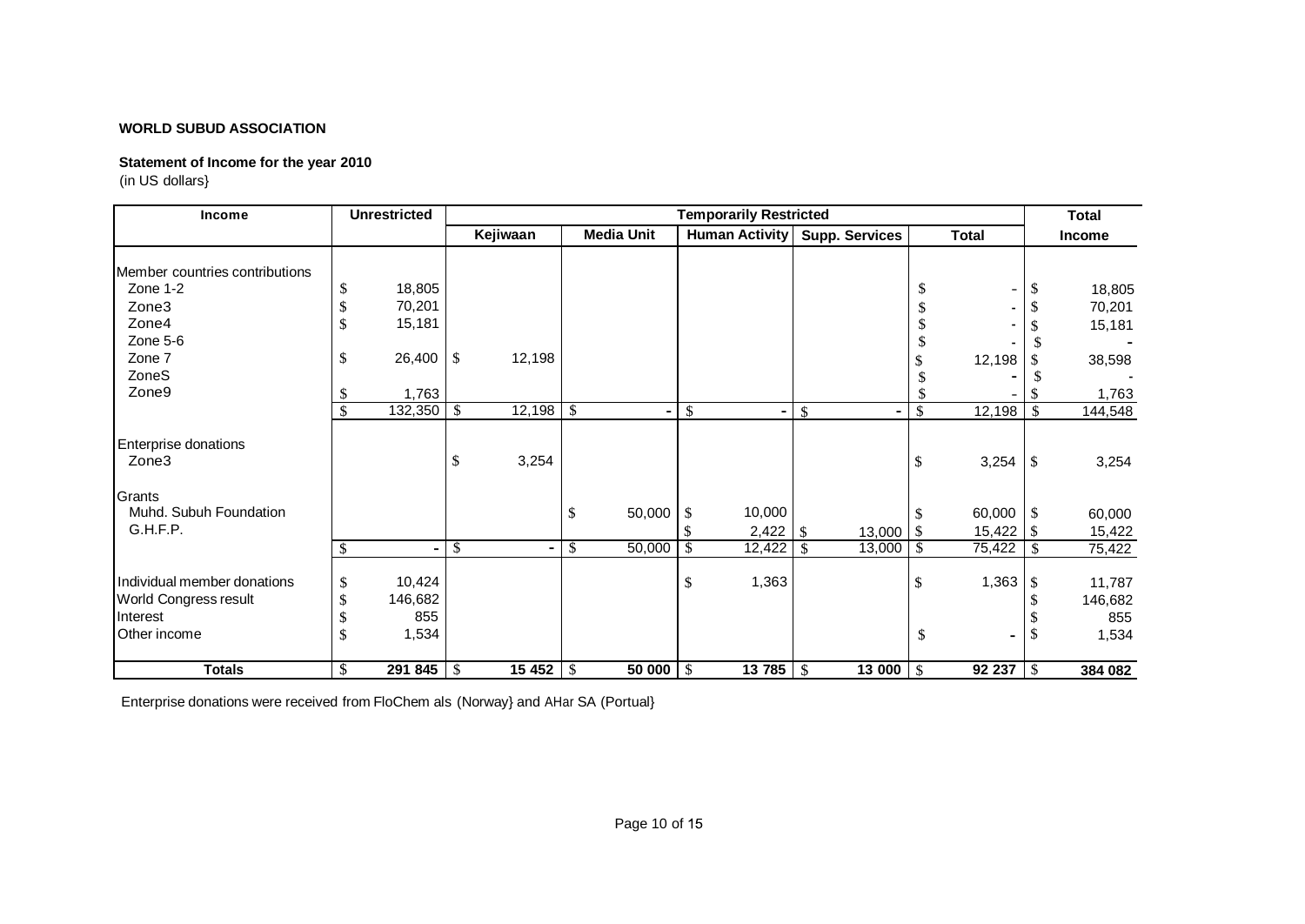# **Statement of Changes in restricted donations in the year 2011**

( in US dollars)

|                                    | <b>Balance</b><br>2010   |        | <b>Received</b><br>In 2011 |         | Spent<br>in 2011 |         | <b>Balance</b><br>end 2011 |        |
|------------------------------------|--------------------------|--------|----------------------------|---------|------------------|---------|----------------------------|--------|
| <b>Temporary Restriction</b>       |                          |        |                            |         |                  |         |                            |        |
| <b>International Helper Travel</b> |                          |        | \$                         | 12,581  | \$               | 12,581  | \$                         |        |
| Ibu Rahayu Travel                  |                          |        | \$                         | 1,408   |                  |         | \$                         | 1,408  |
| <b>Helpers without Borders</b>     | \$                       | 1,357  |                            |         |                  |         | \$                         | 1,357  |
| <b>New Zealand Earthquake</b>      |                          |        | \$                         | 27,166  | \$               | 26,131  | \$                         | 1,035  |
| Japan Tsunami                      |                          |        | \$                         | 473     | \$               | 473     |                            |        |
| <b>Translation Bapak's Talks</b>   |                          |        | \$                         | 30,000  | \$               | 30,000  | \$<br>\$                   |        |
| <b>WSA Archives</b>                |                          |        | \$                         | 15,050  | \$               | 15,050  | \$                         |        |
| <b>SIHA</b>                        |                          |        | \$                         | 1,032   | \$               | 1,000   | \$                         | 32     |
| <b>History of Subud</b>            |                          |        | \$                         | 5,000   | \$               | 5,000   | \$                         |        |
| <b>Care Support Program</b>        |                          |        | \$                         | 10,000  | \$               | 10,000  |                            |        |
| <b>External Relations</b>          | \$                       | 1,541  | \$                         | 4,000   | \$               | 5,541   | \$<br>\$                   |        |
| <b>YES Qwest</b>                   |                          |        | \$                         | 7,000   | \$               | 7,000   |                            |        |
| International Youth Travel Fund    | \$                       | 3,743  | \$                         | 26,159  | \$               | 7,729   | \$                         | 22,173 |
| <b>SOIA</b>                        |                          |        | \$                         | 600     |                  |         | \$                         | 600    |
| <b>Subud Education Fund</b>        |                          |        | \$                         | 1,275   |                  |         |                            | 1,275  |
| WSAChair                           |                          |        | \$                         | 8,667   | \$               | 8,667   | \$<br>\$                   |        |
| <b>Medical Fund</b>                |                          |        | \$                         | 4,180   |                  |         |                            | 4,180  |
| <b>WSHPP</b>                       | \$                       | 2,588  |                            |         | \$               | 1'113   | \$                         | 1,475  |
| <b>Support for Zones</b>           |                          |        | \$                         | 2,797   | \$               | 2,797   |                            |        |
|                                    | $\overline{\mathcal{S}}$ | 9,229  | \$                         | 157,388 | \$               | 133,082 | \$                         | 33,535 |
| <b>Permanent Restriction</b>       |                          |        |                            |         |                  |         |                            |        |
| Subud Emergency Fund               | \$                       | 15,672 | \$                         |         | \$               |         | \$                         | 15,672 |
| Totals                             | \$                       | 24,901 | \$                         | 157,388 | \$               | 133,082 | \$                         | 49,207 |

## **Statement of Changes in Board designated funds in the year 2011**

|                            | <b>Balance</b> | Designated | Spent   | <b>Balance</b> |  |
|----------------------------|----------------|------------|---------|----------------|--|
|                            | 2010           | in 2011    | in 2011 | end 2011       |  |
| <b>World Congress Fund</b> |                | 150.000    | 2.500   | S.<br>147 500  |  |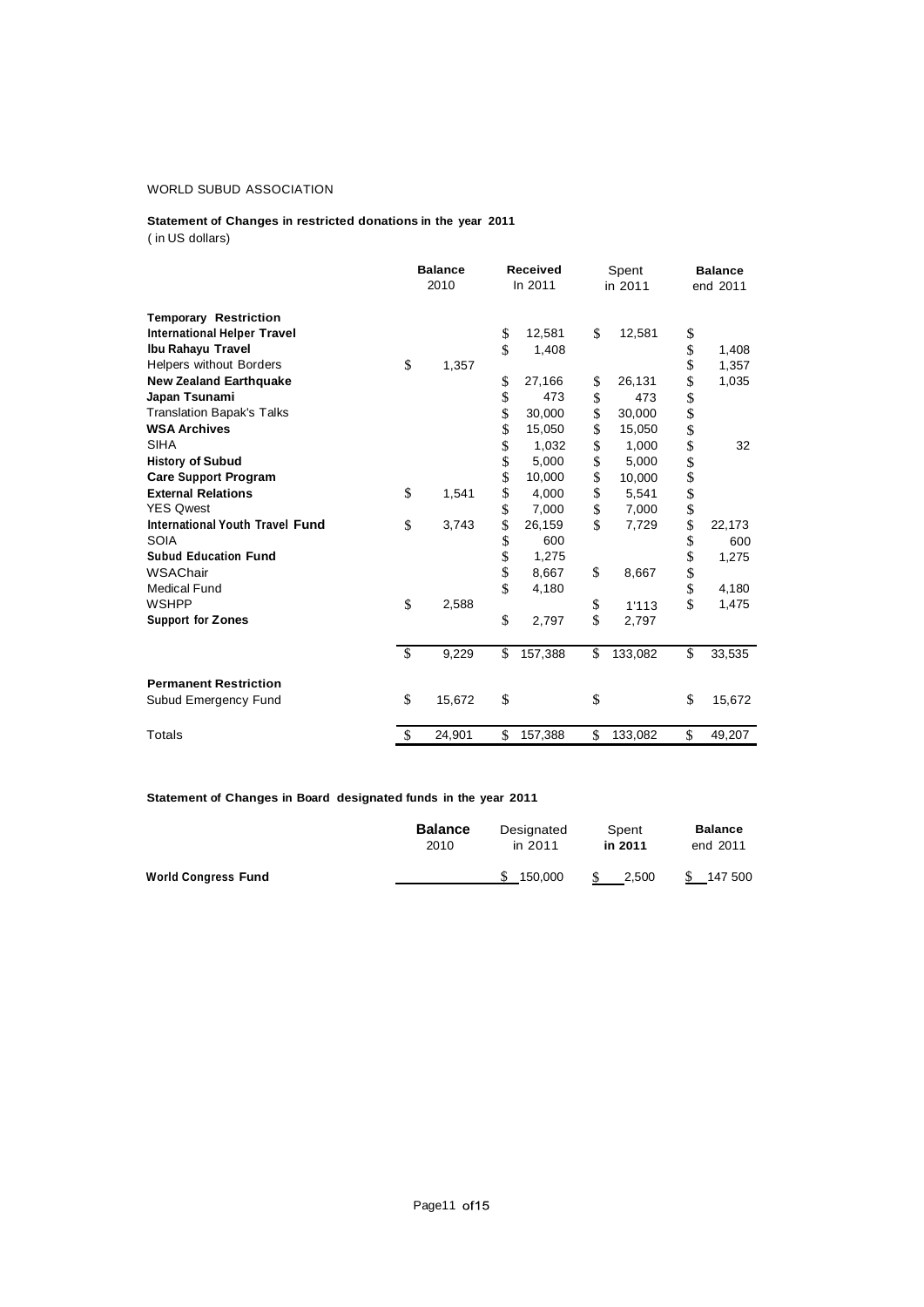## **Statement of Changes in restricted donations In the year 2010** ( in US dollars)

|                                        | <b>Balance</b><br>2009 |        | <b>Received</b><br>in 2010 |        | Spent<br>in 2010 |        | <b>Balance</b><br>end 2010 |        |
|----------------------------------------|------------------------|--------|----------------------------|--------|------------------|--------|----------------------------|--------|
| <b>Temporary Restriction</b>           |                        |        |                            |        |                  |        |                            |        |
| <b>International Helper Travel</b>     |                        |        | \$                         | 3,254  | \$               | 3,254  | \$                         |        |
| <b>Helpers without Borders</b>         | \$                     | 1,357  |                            |        |                  |        | \$                         | 1,357  |
| <b>Translation Bapak's Talks</b>       |                        |        | \$                         | 30,000 | \$               | 30,000 | \$                         |        |
| <b>WSA Archives</b>                    |                        |        | \$                         | 15,000 | \$               | 15,000 | \$                         |        |
| History of Subud                       |                        |        | \$                         | 5,000  | \$               | 5,000  | \$                         |        |
| <b>Care Support Program</b>            |                        |        | \$                         | 10,566 | \$               | 10,566 | \$                         |        |
| <b>External Relations</b>              | \$                     | 5,000  | \$                         | 2,422  | \$               | 5,881  | \$                         | 1,541  |
| <b>YES Qwest</b>                       |                        |        |                            |        |                  |        | \$                         |        |
| <b>International Youth Travel Fund</b> | \$                     | 3,789  | \$                         | 796    | \$               | 842    | \$                         | 3,743  |
| WSAChair                               |                        |        | \$                         | 13,000 | \$               | 13,000 | \$                         |        |
| <b>WSHPP</b>                           | \$                     | 3,805  |                            |        | \$               | 1,218  | \$                         | 2,587  |
| <b>Support for Zones</b>               |                        |        |                            |        |                  |        |                            |        |
|                                        | $\mathcal{S}$          | 13,951 | \$                         | 80,038 | \$               | 84,761 | \$                         | 9,228  |
| <b>Permanent Restriction</b>           |                        |        |                            |        |                  |        |                            |        |
| <b>Subud Emergency Fund</b>            | \$                     | 15,672 | \$                         |        | \$               |        | \$                         | 15,672 |
| <b>Totals</b>                          | <sup>\$</sup>          | 29,623 | \$                         | 80,038 | \$               | 84,761 | \$                         | 24 900 |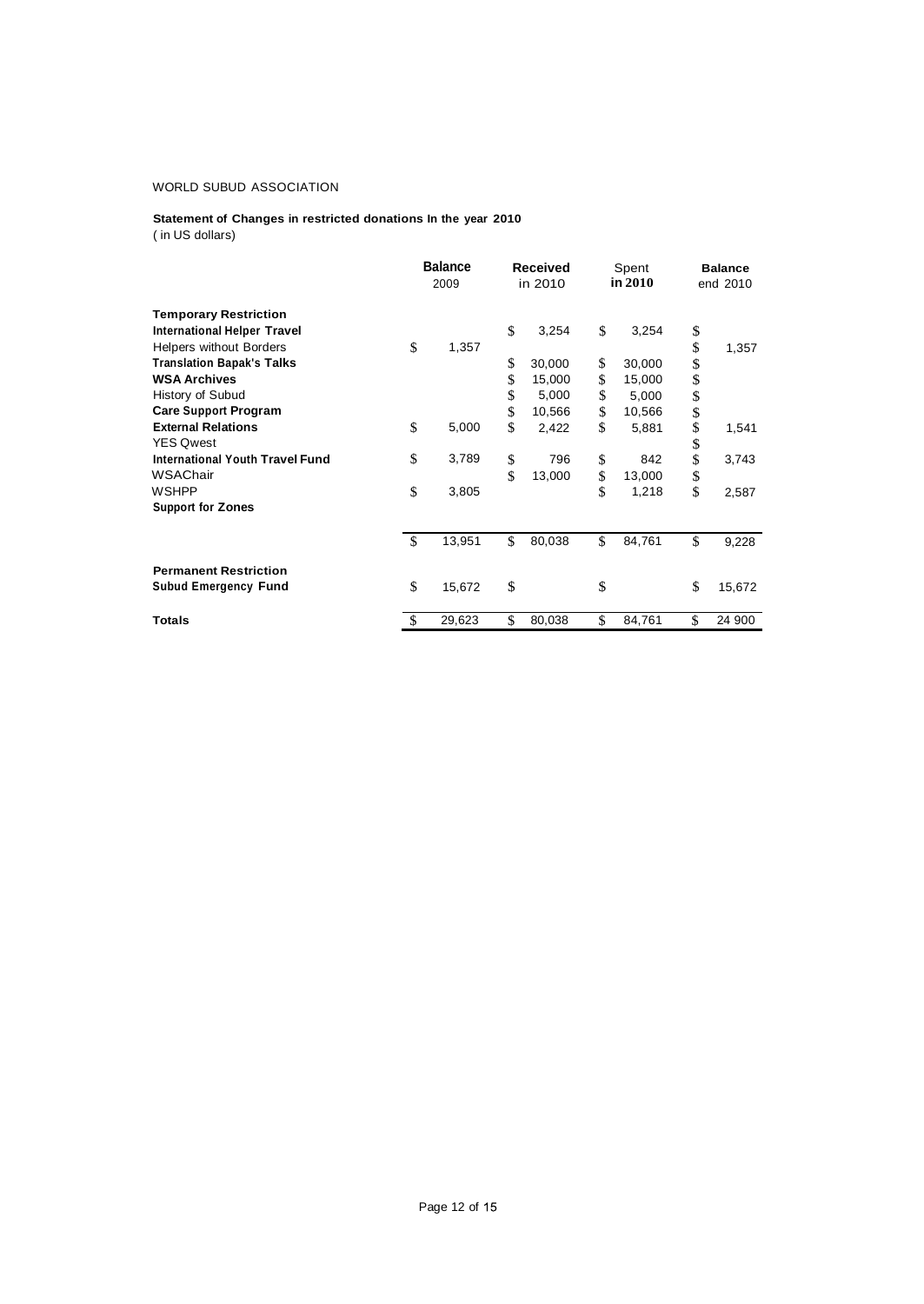Notes to the Financial Statements for 2011

#### NOTE 1 -SUMMARY OF SIGNIFICANT ACCOUNTING POLICIES

## Organization. Puroose. Affiliation. and Tax Status

The World Subud Association, a non-profit tax-exempt corporation, was organized October 2, 1989, in the District of Columbia, United States of America. The Organization was created for the purpose of assisting the worldwide development of Subud, which stands for Susila Budhi Dharma, a training in the worship of Almighty God. The Organization solicits Subud members, national Subud organizations, and enterprises of Subud members for contributions, whether or not restricted as to manner, amount, or timing, and applies these funds in programs. In 2011 and 2010 the Organization's programs included the provision of travel and communications funds to volunteer international helpers and others who assisted members and applicants, and the provision of funds to other volunteers who worked for the various so called Bapak Legacy projects and other programs. In addition to this, the Organization made grants to affiliated organizations to further develop Subud worldwide. Since the World Congress in January 2010 the principal office of the Organization is located in Kambah, Australia, and the members of the governing council reside in Asia, Australia, Europe, Africa, and the Americas.

The World Subud Association organized the Muhammad Subuh Foundation, a Virginia non-profit tax-exempt corporation, in 1991 for the purpose of holding the long-term assets of the Organization and major gifts, bequests, and endowments of Subud Members. Although the Organization has the right to jointly approve the Foundation's operating budget, the governing bodies and operations of each organization are independent. Accordingly, the accounts of the Foundation have not been combined with those of the World Subud Association.

## Income Taxes

On April19, 1990, the Organization was granted tax-<>xempt status as a section 501 (c)(3) organization and was recognized as a public charity by the United States Internal Revenue Service. Accordingly, no provision has been made for United States Federal or state income taxes.

## Classification of Net Assets

Net assets are assets reduced by liabilities and are reported in the financial statements in three classes: unrestricted net assets, temporarily restricted net assets, or permanently restricted net assets, based on the absence or existence of donor-imposed restrictions.

Permanently restricted net assets generally result from long-lived assets donated for a specific purpose with a donor stipulation that the assets be preserved and not sold, or from assets donated with donor stipulations that they be invested to provide a permanent source of income, e.g., endowment funds. The Organization had no permanently restricted net assets during the period covered by the financial statements.

Temporarily restricted net assets are those assets donated for (a) support of particular operating activities, (b) temporary investment for a specified term, (c) use in a specified future period, or (d) acquisition and use of long-lived assets such as buildings.

Unrestricted net assets generally result from receipt of unrestricted contributions, grants, revenues from providing services, producing and delivering goods, and receiving dividends or interest from investments in income-producing assets, less expenses incurred in providing services, producing and delivering goods, raising contributions, and performing administrative functions. The only limitations on the use of unrestricted net assets are the broad limits resulting from the nature of the Organization, the environment in which it operates, the purposes specified in the articles of incorporation or bylaws, limits from contractual agreements with suppliers and creditors, and self-imposed limits such as voluntary resolutions by the Directors to designate a portion of its unrestricted net assets for a particular use.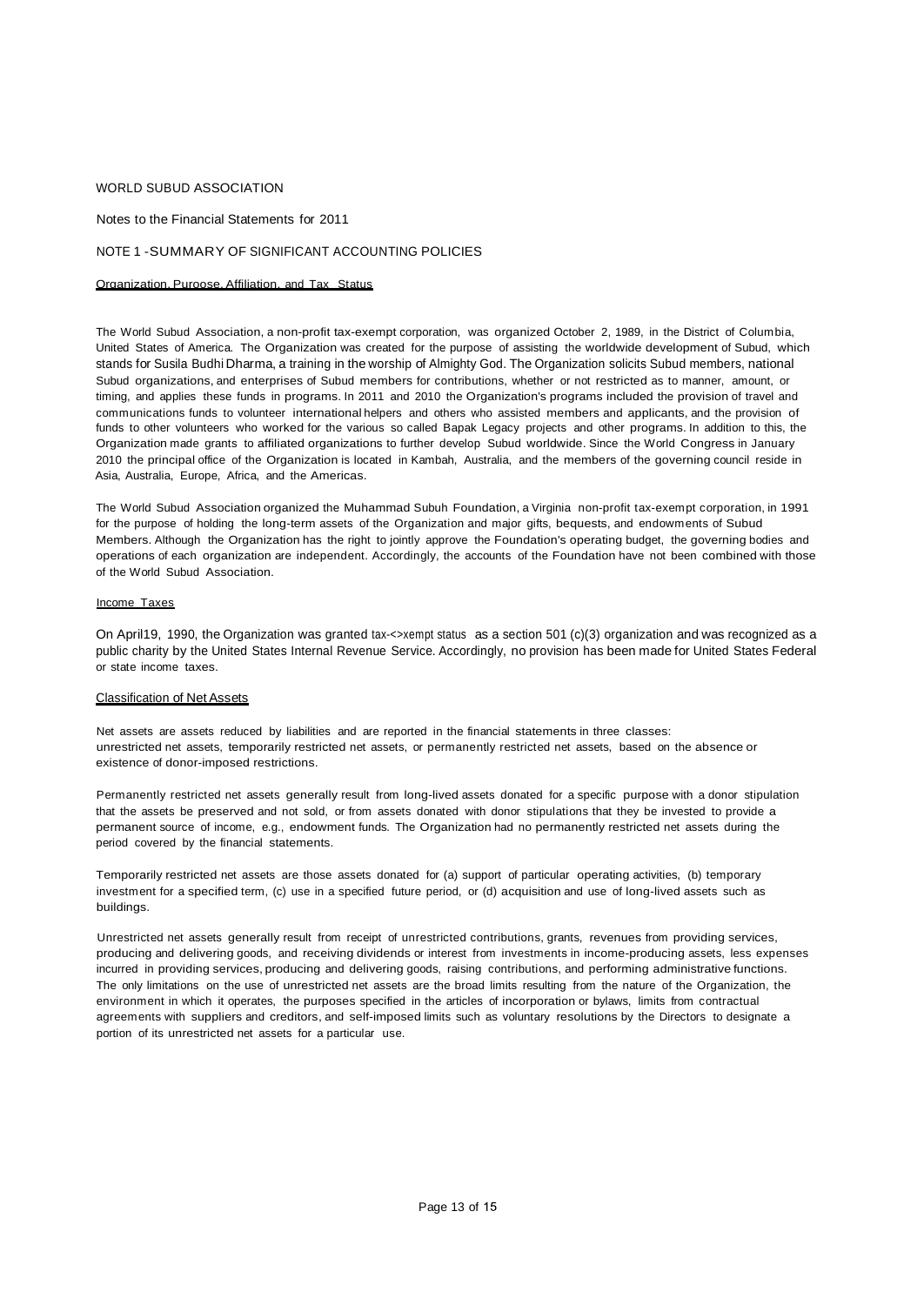Notes to the FinancialStatements for 2011

#### NOTE 1-SUMMARY OF SIGNIFICANT ACCOUNTING POLICIES

#### Supoort. Revenue. and Pledges

Contributions are solicited from individual Subud members, businesses of Subud members, and Subud organizations worldwide and no solicitations are made to the general public. All contributions are considered to be available for unrestricted use unless specifically restricted by the donor. Pledges for contributions are recorded as income when received and allowances are provided for pledges estimated to be uncollectible.

#### Property and Equipment

Property is recorded at cost or at the estimated fair value at the date of the gift, if donated. Minor equipment purchases such as office equipment and personal computers are expensed when acquired because management believes that the expensing of these types of acquisitions does not materially affect the financial statements. Accordingly, there were no depreciable assets as of the date of the statement of financial position. Maintenance, repairs, and renewals are expensed, and additions and improvements, when material, are capitalized. Depreciation is computed on a straight-line basis over the estimated useful life of the asset.

#### Use of Estimates

The preparation of financial statements in conformity with generally accepted accounting principles requires management to make estimates and assumptions that affect the reported amounts of assets and liabilities and disclosure of contingent assets and liabilities at the date of the financial statements and the reported amounts of revenues and expenses during the reporting period. Actual results could differ from those estimates.

#### Cash and Cash Equivalents

The Association considers all cash on hand, demand cash balances, and highly liquid debt instruments purchased with a maturity of three months or less to be cash equivalents for purposes of the statement of cash flows.

#### Currency Valuation

All values presented in the financial statements are stated in United States dollars and assets and liabilities stated at interbank exchange rates as of the last day of the applicable years.

#### NOTE 2-CASH

The Association maintains current accounts in USD, CAD, EUR and GBP with the NatWest Bank in the United Kingdom and checking savings accounts with the Wells Fargo Bank in the United States of America.

#### NOTE 3- CREDIT RISKS -FINANCIAL INSTRUMENTS

## Concentration of Credit Risk Arising from Cash Deposits in Excess of Insured Limits

By the end of 2011 the Association's U.S. bank deposits were under the U.S. federal deposit insurance ceilings for U.S. banks of \$250,000 and thus deposits in the U.S. bank accounts at the end of 2011 were insured. The amounts on deposit in the United Kingdom bank at the end of the year amounted to\$ 297,236, mainly held in USD and EUR. In view of the short term use of these funds they do not constitute a significant credit risk to the Association.